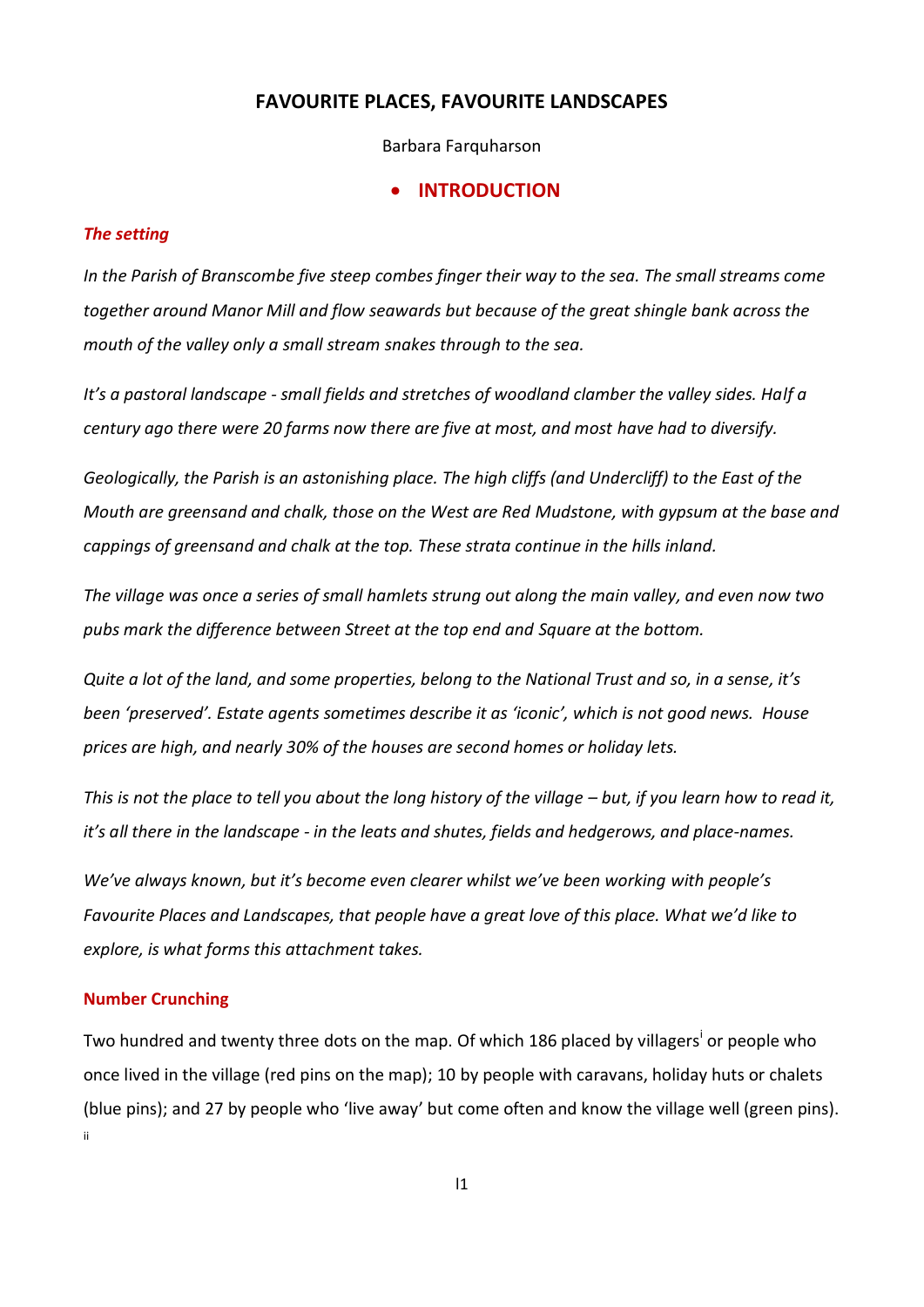At the last count, there are 318 houses in the village (this includes Weston). Of these, 96 (thus nearly 30%) are second homes or holiday lets. That leaves around 229 full time owners and another 30 where second homes have been rented out full time. So roughly speaking there are 260 full-time households in Branscombe.

Many second-homers come often and on the map we've made no distinction between them and full-timers (they're all marked with red pins).

#### **People placing dots**

We haven't made a great fuss about distinguishing 'Landscape' from 'Place' because the differences are often pretty fuzzy. By and large you might think of 'landscape' as out of doors and more outward looking, 'place' as more contained and perhaps more familiar. But that's a very rough guide.

Some people knew immediately where they wanted to place their dots; some hesitated; very occasionally someone would say they didn't have a favourite place – they liked the whole village.

Pete Wilson was working in the Masons Arms' garden when we asked him.

*No*, he said, *too many favourite places. I mean, I could choose up on top of West Cliff, where the chalk is, where the humps are. It's very interesting – it's an 'unnatural' landscape that's become naturalised. Or another favourite, the Undercliff, again it's an area that's been used and gone back to nature. Or again, the path opposite the Fountain Head – the one that goes up through the Pits. But then, I could be sitting in my garden and looking out at the view and I'd see deer and foxes and pheasants. And anyway,* he said, *they've changed through time – the ones we liked best when we first came aren't necessarily the ones we'd choose now.*

Probably many of you would agree - you've got lots of favourite places and landscapes, and they've changed through time. They won't be same ones that Pete chose, and even if they were, you'd probably give different reasons for choosing them.

*The thing about landscape – or place – is that it's never objective, it's never just 'out there'. Or, perhaps more precisely, it is 'out there' but since it's we who do the looking and experiencing of it, it's always different. And then again, the way we come to a place and experience it depends on so many things - the season, perhaps, or the weather, the time of*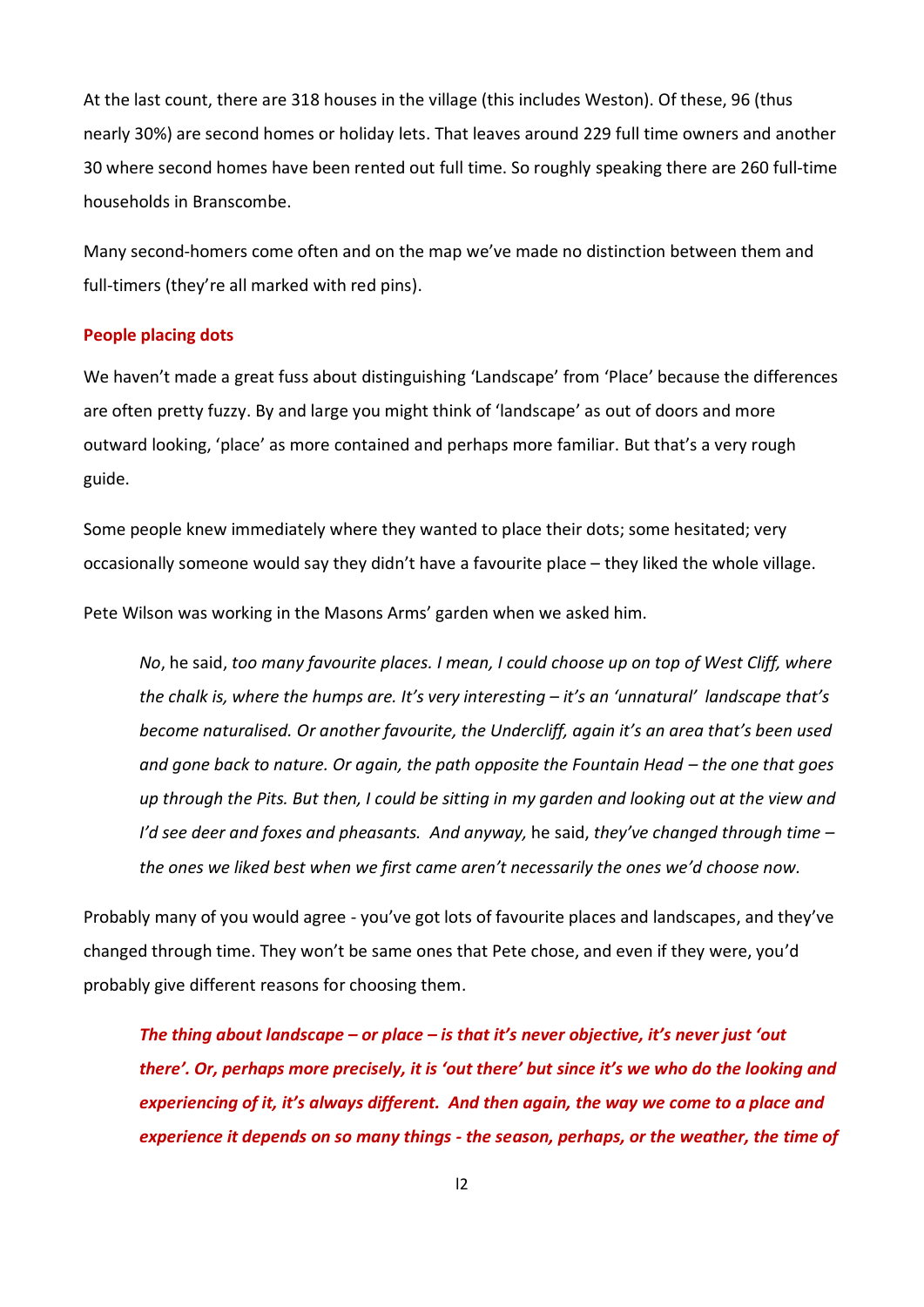*day, the mood that we're in, our reasons for being out and about, whether we're alone or with other people – and which other people they are, and indeed, what sort of people we are ...* 

#### **Different Sorts of Landscapes**

I've very much enjoyed thinking about the reasons that people gave for their choice of place or landscape. I've tried to group them together, although, as you'll see, it's hard because people often give lots of reasons – *It's a great view,* they say, *and it's peaceful, and it's where we scattered Dad's ashes ...* 

You probably won't agree with some of the categories that I've created. And, for lack of space, I've only scripted some of your responses, not all.

# **LANDSCAPES AS 'VIEWS'**

At least 70 people chose panoramic views. The Branscombe landscape, with its deep combes and its high cliffs, lends itself to what you might call **'landscape bursts'**. That moment when you come over the top of a hill, or come out of a wood, get a glimpse of the village from the coastal path, or turn a corner and – Wow! there it is!

There are some obvious **clusters of panoramic views**.

**East Cliff** is the most chosen viewpoint with 15 dots. Let's hear what people say:

*Marie Dowell (26)iii Four very good views –to the sea, to the Sea Shanty and right up over, down to the beach and looking towards Beer and the look-out box*

*Barbara Farquharson (2) Looking across Branscombe Mouth at the 'Old dinosaur' – the great wooded hill across the valley*

Often people anchor their East Cliff vantage point to the seat at the top, or the one half way up:

*Rosemary Lambert (128) Walking from Beer, top of East Cliff, near the seat – quintessential English landscape*

*Rob Ayles (192) At the top, by the bench –a view right up the valley and a lovely seascape down the coast*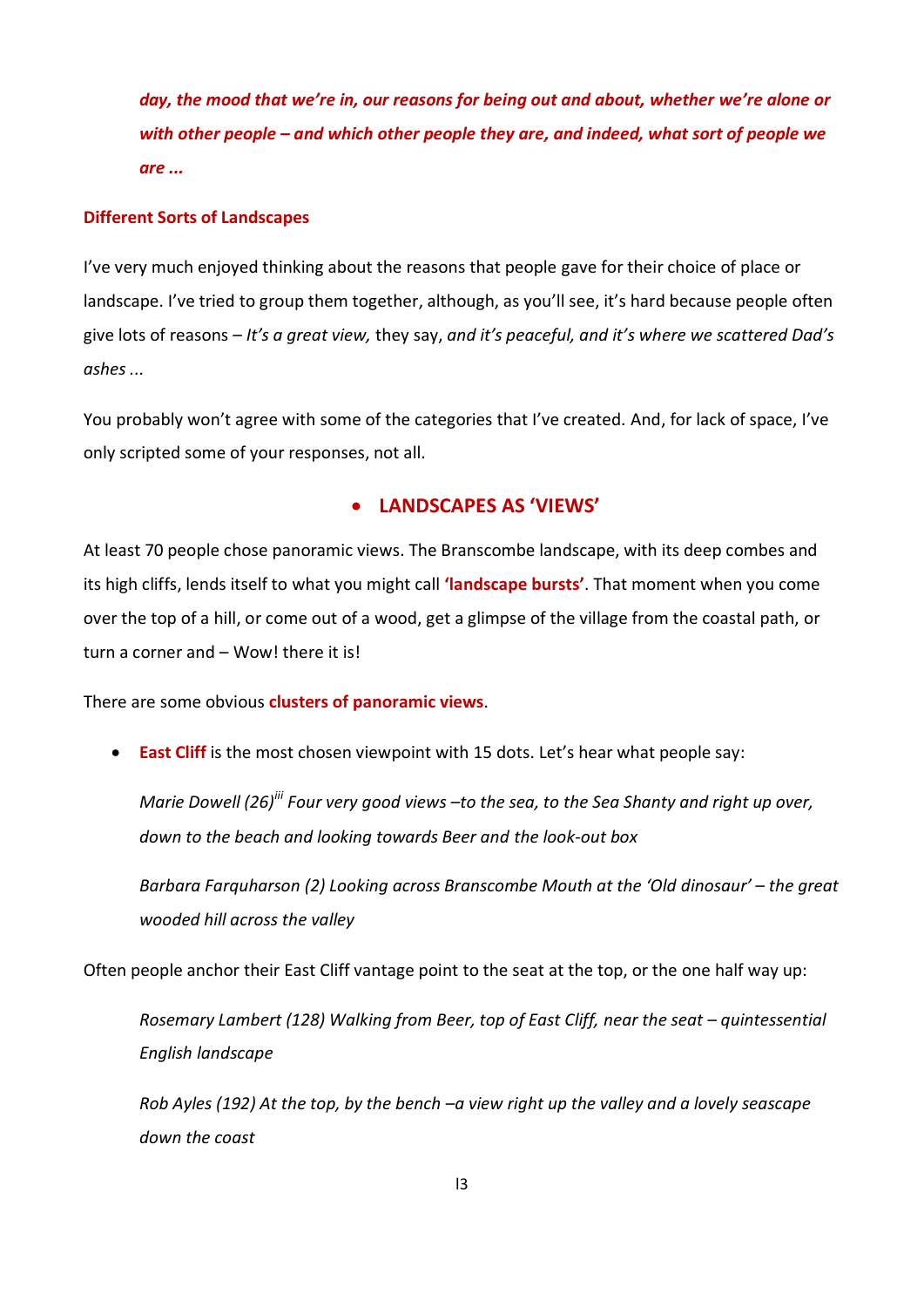*Damian Love (201) We always take visitors up there, and it's usually pretty blustery. We always stop for a rest (and a snack) at the bench just before you get to the highest point*

*Rod and Julia Colwell (163) Base Camp One – best view in Branscombe without going to the top of the cliff.*

 There's another cluster of 6 dots at **Berry Camp**. It's noticeable that the age-old divide between Street people (upper end of village) and Square people (lower end) still holds. East Cliff are mainly from the Square end (or people walking across from Beer), and Berry Camp are mainly from the Street end.

*Mike James (52) view of the whole of Lyme Bay – atmosphere, nostalgia*

*Mark White (157) Top of Berry Cliff – looking out over the sea – you can see all Lyme Bay on a good day. Where they had the machine gun emplacement*

 People who have lived in the village all their lives and/or are keen walkers often choose inland views. A favourite one (9 dots) is coming out of the woods at the end of Northern Lane and suddenly looking out over **Culverwell**

*Ben Wells (51) Where the road past Hole Pits first gives full view down to the sea – after being closed in on Northern Lane through the woods, the sudden view as you reach the spot is truly amazing!*

*Jean Brimson (188) Coming out of the woods and looking out towards the seg – like little Switzerland!*

You can also take in the Culverwell view from the top of School Lane:

Sue Brewer (205) Where the trees thin out - the village, the sea, Branscombe in a nutshell

Or from the other side of the valley:

*John (Chink) Ward (214) Looking down on Hole Mill from Woodhouse Pits – little Switzerland! It's unusual*

For 7 people **Margells Hill or Rock** is special: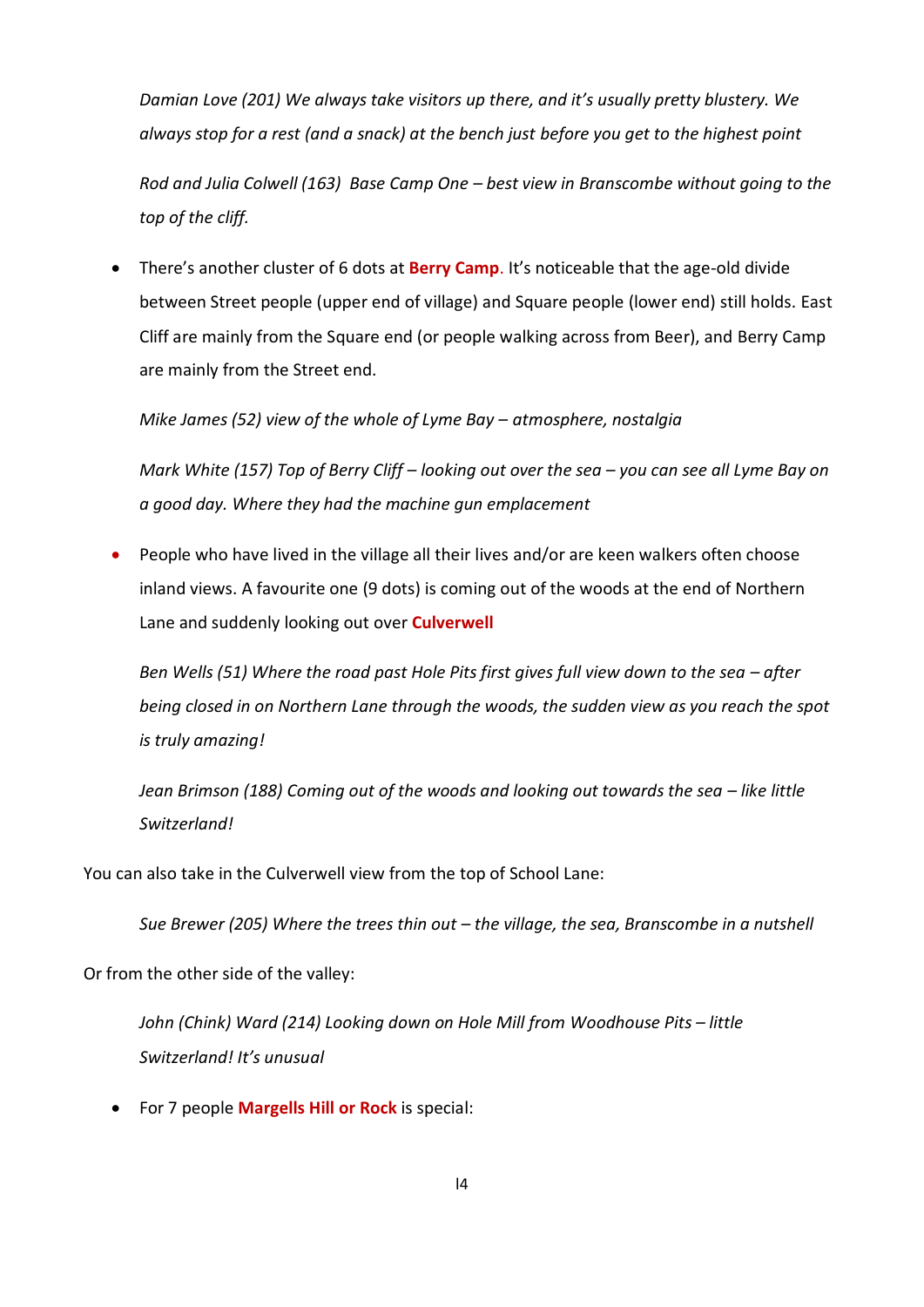*Jenny Newton (17): The view down to the sea and up the village, up past Culverwell – the nearest place to heaven*

*Terry Flay (133) See – you can see the church and up the valley, and the beach, Vicarage Hill, Masons. Yes, you can see it all.*

*Martin Willmington (151) Look out all across the village – without moving!* 

• And then again, **Stockhams Hill** is very highly regarded – 6 dots:

*Fiona Strange (109) Looking over the village from Stockhams Hill – I love looking down over the village – looks like 'toy village'*

Sometimes it's more than a view:

*Marilyn Woolland (76) Stockhams Hill - wild flowers, birds, and view*

And sometimes the reasons for choosing are unexpected:

*David Strange (108) South end of Stockhams Hill – a fantastic spot for star watching*

The view from **Beach Road** (4 dots) is very similar to the one from Stockhams Hill:

*John Fryer (100) Beach Road looking up the valley – enormous pleasure, looking up the valley to where I live, the winding road, the cluster of houses with the Masons Arms, the lovely piece of woodland on the left hand side. It's the distance you can see* 

*Annette Freathy – I like to stand at the rail and overlook the whole village below me – like a little toy town model village*

 Other views that get several mentions are **Ball Hill** (3 dots); different spots along the **Southwest coast path**– often framed by trees (5 dots):

*Nic Smith (149) View of the church from above the mill through the arch of the trees - should photograph it for a postcard at different times of the year*

**The gateway before the bend at the top of Vicarage Hill** (3 dots):

*Ian Barlow (200) On the bend before you come down Vicarage Hill – the female V of the valley, and the first time you see the sea*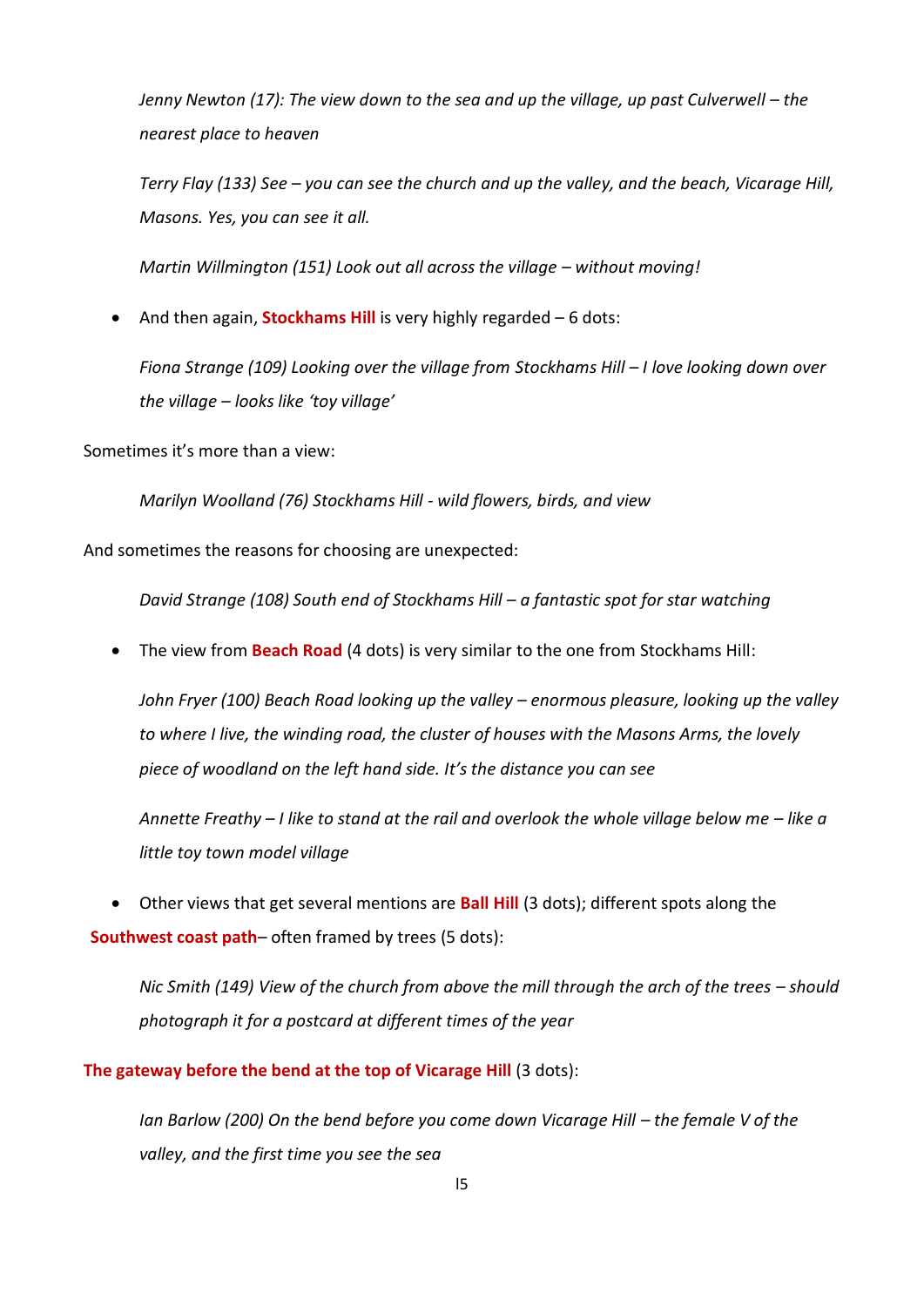**The top of West Cliff** (5 dots):

*Sam Farquharson (220) Top of West Cliff, where it flattens out beyond the seat – I love this part of the steep hill climb when it opens out into what feels like a perfectly arranged carpet of flowers and rabbit trimmed grass. Looking down you realise you've gained this amazing perspective of the beach below, whereas above is just the top of the cliff and the sky. I was lying here when a small hawk hovered over the edge. It appeared to stay in the exact same spot for what seemed like ages*

*Max & Isla Anderson (27) West cliff: secret little outlook over the cliff and down to Branscombe beach. It feels very high up*

**Down Sellers Wood road** (2 dots)

**From School house, or the hill behind** (4 dots)

## **LANDSCAPE ATTACHMENTS**

People often lay claim to their landscapes – either through land- ownership or through association with their home.

*Land ownership.* Some of the farmers or landowners choose a view that is taken from *their* land – a quiet claiming of place:

*Andy Westlake (210) Up at the top of East Cliff, on our land, coming down the bridle path that leads to Great Seaside – the view up the valley*

*Ian Westlake (212) Top field by the path going up behind Manor Mill, before you reach the coastal path – right up there, it's our field, great view*

*Nicky Westlake (211) Reaching the top of School Lane, turning sharp left onto the old track that goes out above School house – our land, going up there, to the highest point, and looking back at the valley. We always go blackberrying there*

*Dorothy Flay (197) Margells Hill – visited it very often when I was connected to Gays farm*

*Sandy MacFadyen (132) Seat on the junction of Weston track and coastal path – it's my ground, a beautiful view looking west*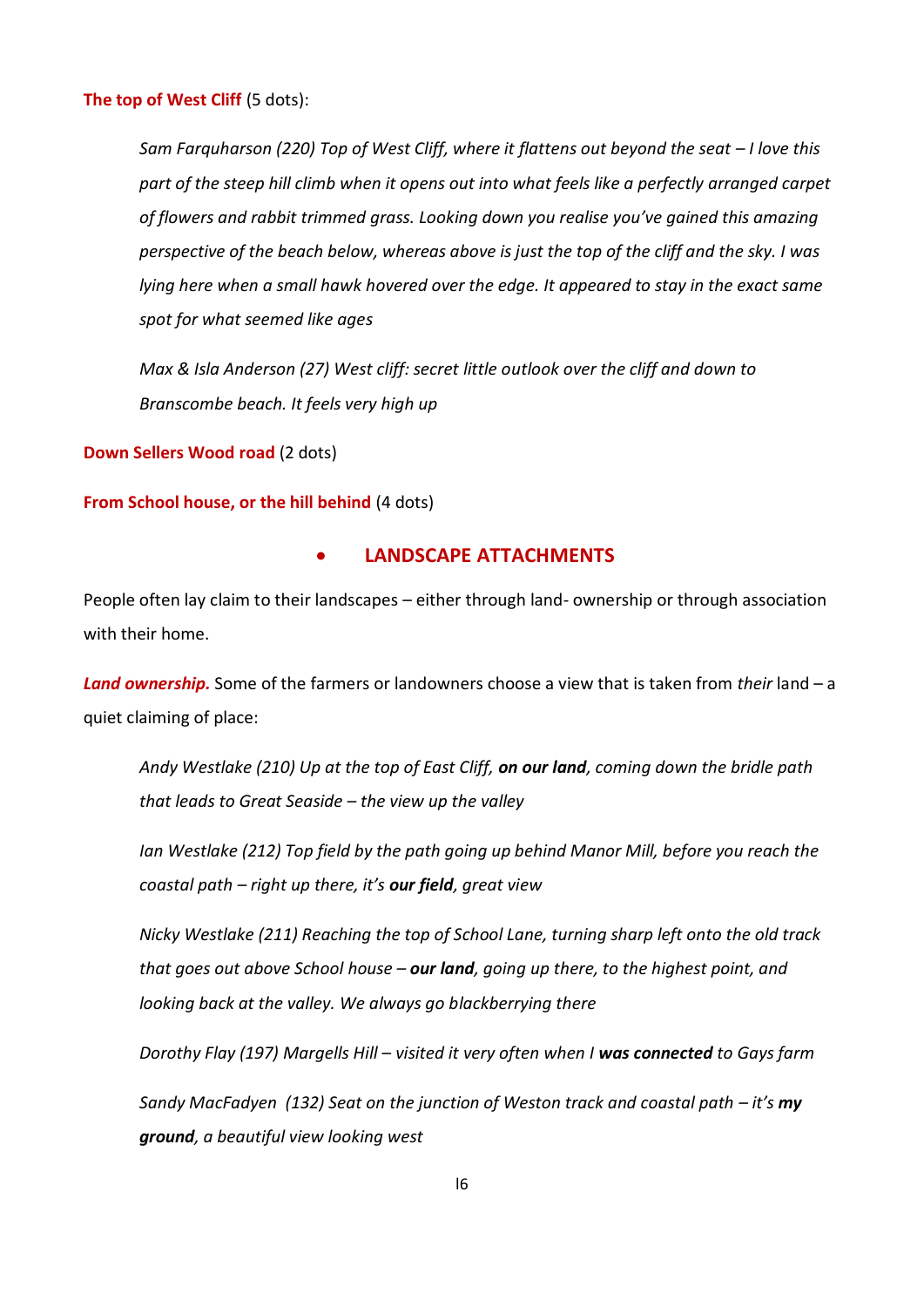*Tony Sellick (145) From the tump at the end of row B in the East Cliff caravan park -the beauty of it is that you have a commanding view of the caravan park and West beach. Also on a clear day with low water you can see Portland lighthouse, Berry Hill lighthouse, Start Point lighthouse*

*Ross Willmington (101) 'The Pits' Woodhouse Hill – it's home, it reminds me of family and our history. And a great view!*

*Sue Glasper (117) View from our field beyond the garden looking towards the sea. First thing I see in the morning is out to sea, and you never know what you're going to see – sea-gulls, crows, container ships.*

*Perry Tucker (203) Green Lane, the bench on the hill opposite Tula barn – all you can see is that lovely meadow and the lovely dead chestnut tree that's been there since I came in 1964. No other properties at all*

*Hazel Dixon & Jamie Goodier (57) Granny's patch below and by Vicarage fields – view, orchards, and child friendly area for playing in*

You could say that both Linda Hughes and her son Richard's views are attached to a working landscape – only this time it's the sea – their views encompass the sea and allow them to check whether it's rough or smooth.

*Linda Hughes (74) Top of Vicarage Hill, by the gate-way – first view of the sea – is it calm – is it rough?*

*Richard Hughes (147) Top of East Cliff – because of the view of the sea, which way the wind's blowing*

# *More frequently there's attachment to home*

Sometimes the view from away takes in the viewer's house (2 dots):

*Robert Kerr (113) On West Cliff, after the first gate, view of Square part of village and in winter/spring view of our house, Thatch Barton*

*Pam Ayles (65) Up West Cliff beyond the stile and the bench – lovely view up the valley and also we can see our house*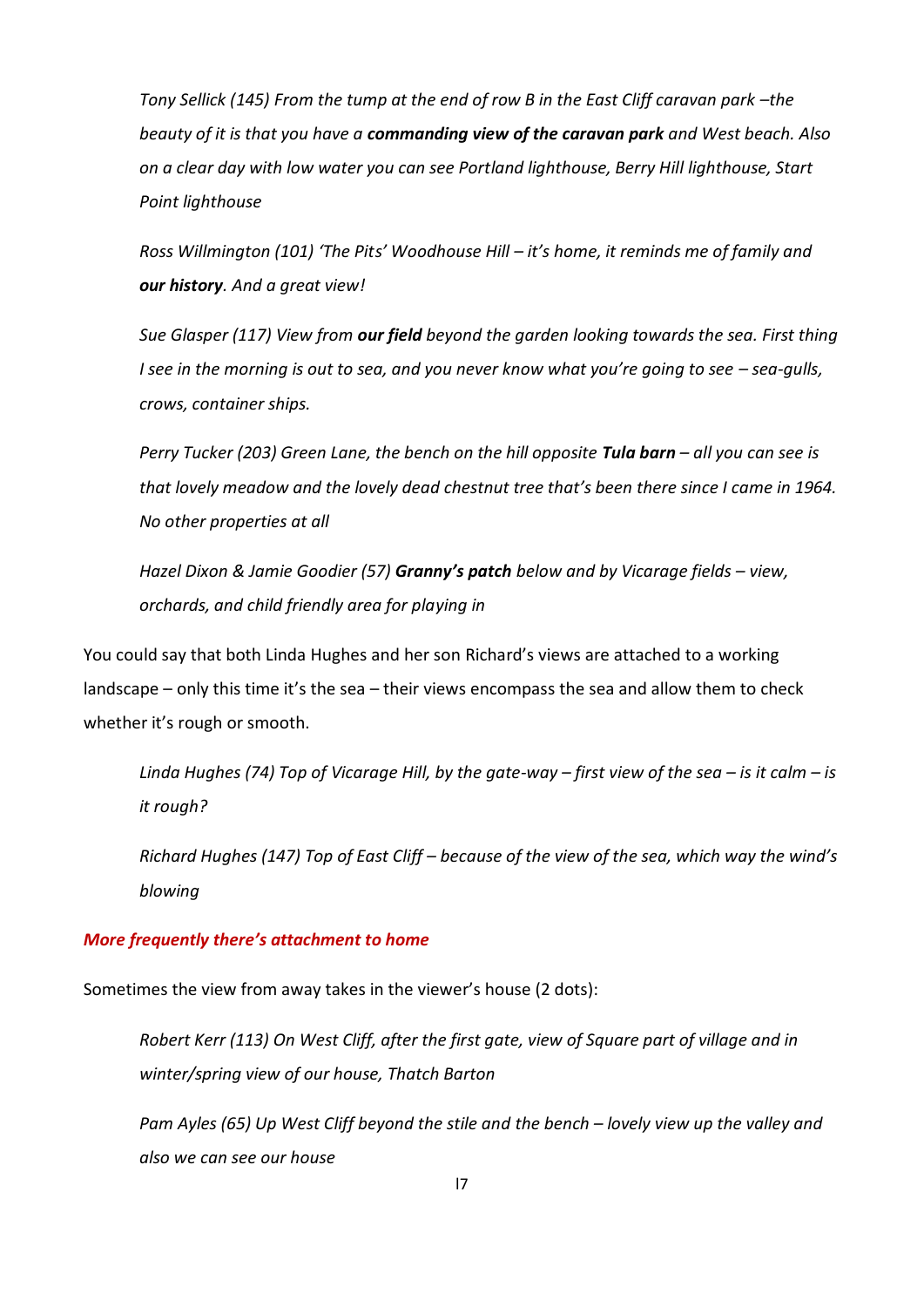More often, home is the centre from which you look out – it becomes 'your house' and 'your view' (15 dots):

*Jon Russell (209) It has to be the view from where we live – near Edge – we've only been here for two years – I wake up and look across and that's the view that greets me every morning. I feel so lucky*

*Marie Wilson (115) The view from Bennetts Close – the view of Manor Mill farm from our back garden is the best view in Branscombe*

*David Lamb (24) the valley opposite our house, Moorside, because our grandson likes to watch the deer in the field*

*John Ponsford (53) Panorama from my doorstep (Wobble) – always changing*

*Penny Perryman (19) view from Bank Cottages. Where Martin Perryman was born – green heaven*

*Ros & Gordon Gunn (116) Watercombe – a hidden gem, especially on a lovely day. We are lucky to live there.*

*Julia Heckford (136) Looking west and south from Eastcotte – double aspect – church and sea*

*Ian Sutherland (63) Eastcotte – view along valley to the sea – we have enjoyed this view for 35 years and never tire of it. It is spectacular in all seasons*

*John Hughes (138) My garden (Great Seaside Cottage) – I can sit there and I can see the deer and, out to sea, the dolphin*

*Zita and Clive Thompson (66) sitting by our hut (near the Sea Shanty) – looking out to sea*

*Andy Wilcox (30) Hill Arrish – waking up every morning to this view*

*Sheila Wilcox (121) From Hill Arrish down our valley – always in sunshine with buzzards*

*Andy Limbrick & Jill Whitten (103) 2 Cliff View Cottages – our garden, the best location for breakfast! Our evening choice – a wonderful panorama*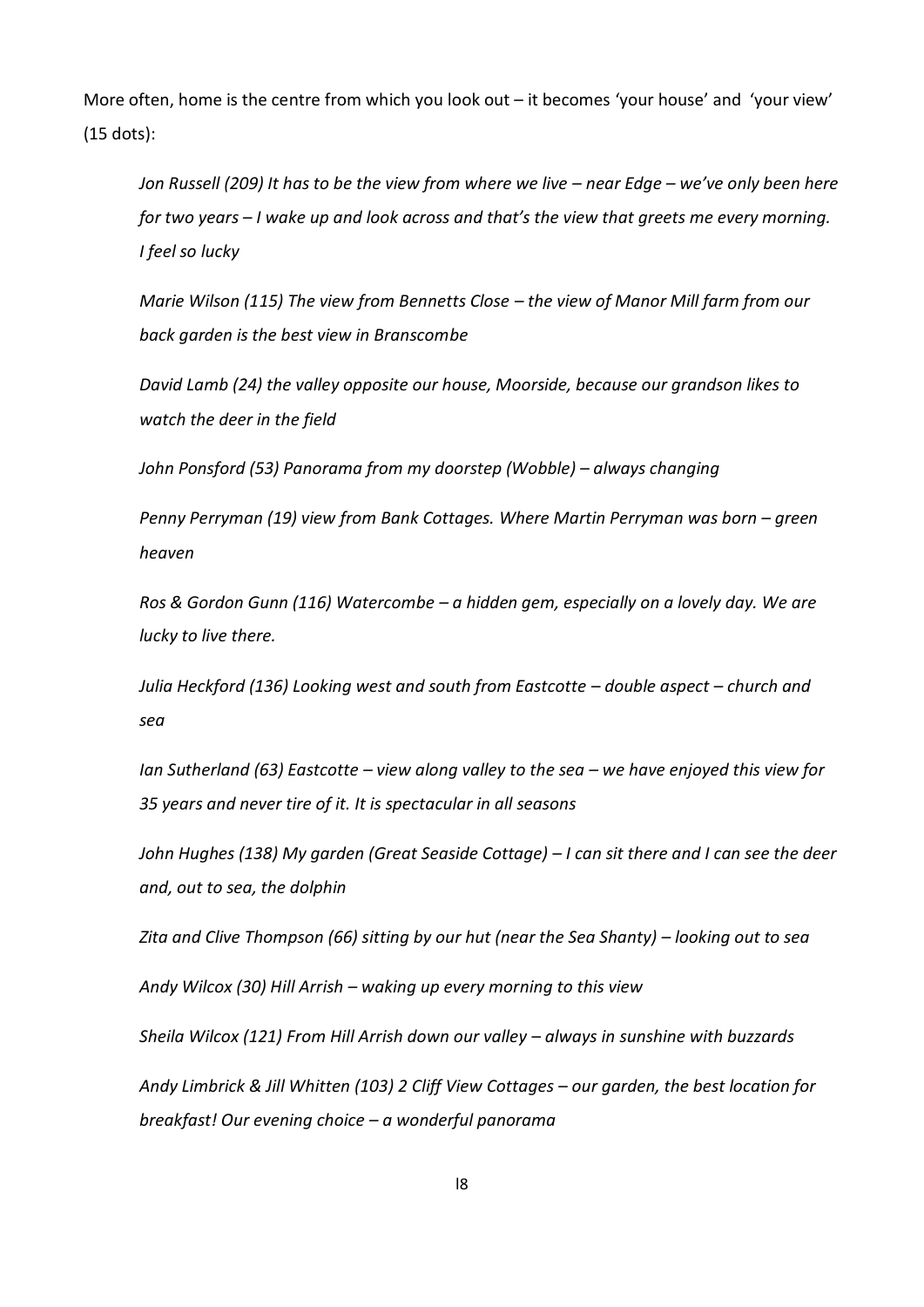*Ike Dowell (180) Bakery and blacksmith - the view from my bedroom window every day – I always look at those two*

*Mike Lambert (127) Our House (Lower Weston) – when we found it, it was the view from the house across to the Masons Arms and towards the sea that sold it to us*

The 'Mill-Laners' were particularly attached to their views (4 dots):

*Tanya Cload (206) The views from my house – up the valley you can see the church and down the valley you can see Hooken, the fields, the dip to the beach, the mill. I wouldn't swop it for anywhere else! And the people!*

*Mary Taylor (92) Up the valley towards the church – at night the illuminated church, by day the cows grazing*

*Audrey Maskrey (107) View from my garden – lovely view towards church and cottages – ever since a tree was blown down*

Katie Gray, headmistress of Branscombe Primary School, substituted school for home:

*Katie Gray (20) view from the school playground. It makes me think how lucky the children are to attend school in such a stunning location*

Occasionally the landscape is anchored to some-one else's house!

*June Robinson (218) The view from the balcony of Jonny and Alan's house (Great Barn) – nothing like it – the best view down our valley to the sea. You can't see another house – except the Willmingtons.*

#### *There's also attachment expressed through arrival***:**

*Barbara Farquharson (1) I Come over the brow of the hill and see my home and the sea. Bliss! Now, of course, it's become memory lane.* 

*Joan Doern (87) Top of Sellers Wood road – the valley opens up – we're home!*

*Julia Heckford (135) Locksey Lane – flat corner (wide green area) - almost the first view of sea and we're almost at Eastcotte where we can relax*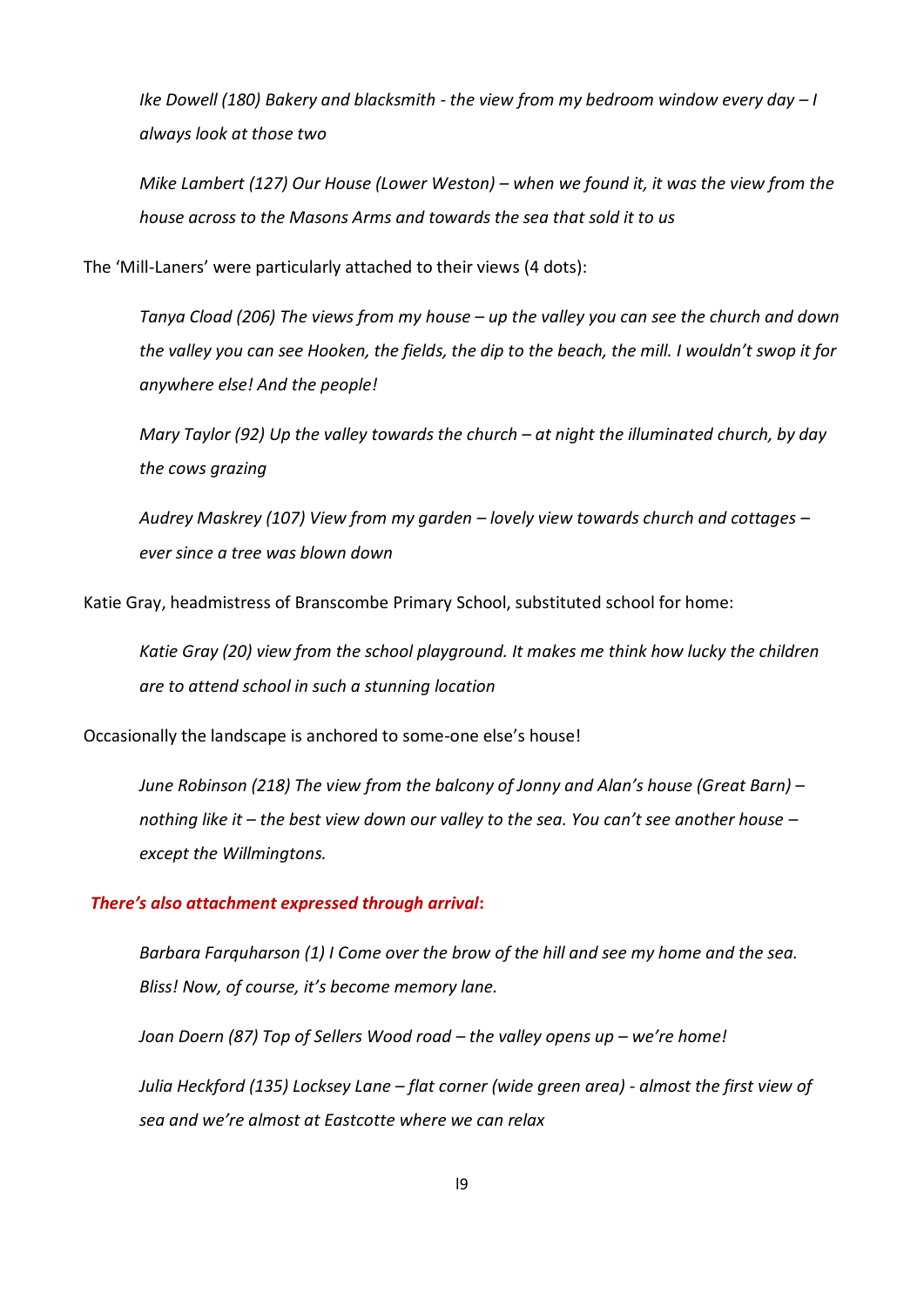*Doug Yeabsley (132) Top of Vicarage Hill, near the gate-way – see the lights in the village, see the smoke. Fantastic! Memories of coming back – you're home!*

*Catherine Bright (172) Undercliff Caravan – arriving back at our favourite place!!*

### **LANDSCAPES CAN BE BOTH FAR AND NEAR**

You'll already have noticed that people juxtapose distant landscapes and things close up. Often in mentioning plants or animals, they're also acknowledging the seasons:

*Edwin Purchase (10) Between the cattle grids above Culverhole. Lovely view - and seeing primrose and violets there – really wild.*

*John Marchant (184) Pits, School Lane –the view to the sea and the sea of wild garlic flowers in the spring*

*Glynis & Bruce Newman (60) Looking down Watercombe valley – just able to see the sea. Watching swallows, bats and buzzards*

*John Freeman & Amanda Paul (34) Weston Cliffs – most of all when the swallows come.*

Sometimes these close-up views are more about place (a more contained space) than about landscape:

*Emily Gladstone (222) Turn left off the coast path, past the old corrugated iron shed, a passage way of trees before you come out on top of the cliff – they're sloe trees and I used to pick them in the autumn. I used to go there a lot when I first moved to Branscombe and we lived up Street*

*Priscilla Trenchard (89) Orchard opposite the Forge – it's a romantic thing – the orchard in bloom with that cottage and the blacksmith*

*Patrick Dillon (194) Weston Mouth – glow worms!*

*Bruce Doern (31) Road view west of Millers Lea. Early April –seeing the baby lambs gambolling in the field*

*Pat Bansal (39) Cowslip field on coast path going west from Berry Barton – I just love the cowslips!*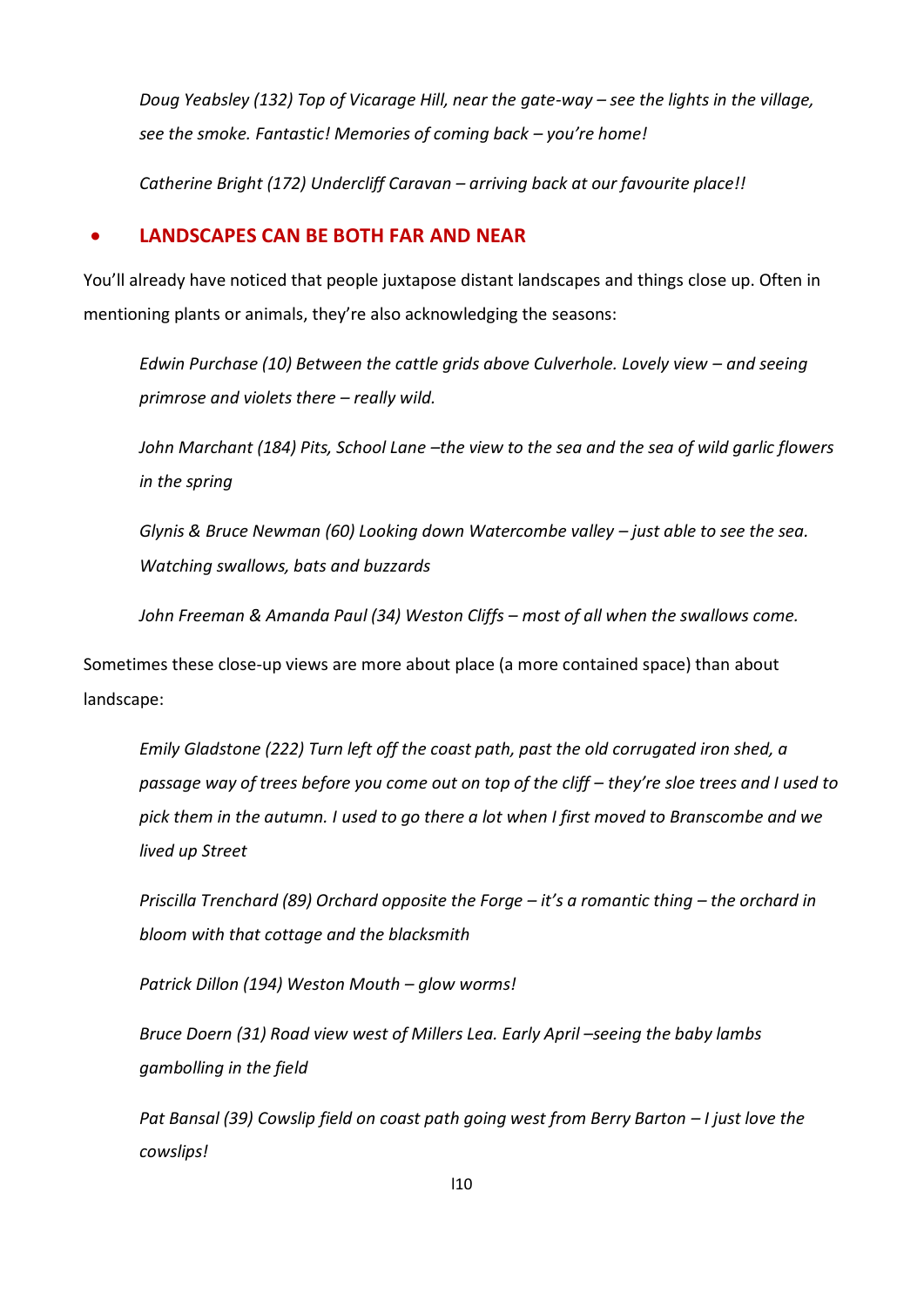*Steve Griffin (54) Higher House garden – listening and watching the birds, and the stars at night*

*Jill Shorthouse (160) Nearly opposite Bulstone Corner, the path to the left goes up to a beautiful wild flower meadow in the spring-time, with sea glimpses*

# **LANDSCAPES AND PLACES ARE EMOTIVE**

That's already become apparent from the descriptions we've had. Surprisingly – or perhaps not surprisingly given the busyness of people's lives – again and again people talk about peacefulness in the landscape. Sometimes what adds to the peacefulness is that it's a secret place, and sometimes it's the rough sea that is comforting:

*Lizzie & Granville Wilcock (58) Berry Barton west end of field, big ash tree above our caravan – view of Lyme Bay from Start Point to Portland Bill. Peace, only birdsong, 25 years of pleasure*

*Rose McDonald (32) Reaching cliff path from Dawes Farm – the quietest open space with cowslips and views and soaring birds*

*Laura and Jon Williams (215) Coming up from the churchyard, cross over the coast path and go straight up another slope to the cliff. When you get to the top, immediately south going down, there's a kind of grassy amphitheatre looking out to sea – we used to come whenever we had to connect with why we're here. A feeling of safety and awe and connection. An amazing spot to absorb sun rays and stare at the horizon*

*Glenn Everett (213) Kiln Lane looking East, Berry Fort to the right – feels very calm, quiet and tranquil, and the dog gets to run off her lead*

*Graham Walford-Howell (28) East Cliff – wonderful view, especially clear winter's night, overlooking whole of Lyme Bay, to Portland and westwards. Great for reflection and clear thinking. And the dogs love it too!* 

[Worth noting that dogs play an important part in people's appreciation of landscape – they take you places, and make you pause!]l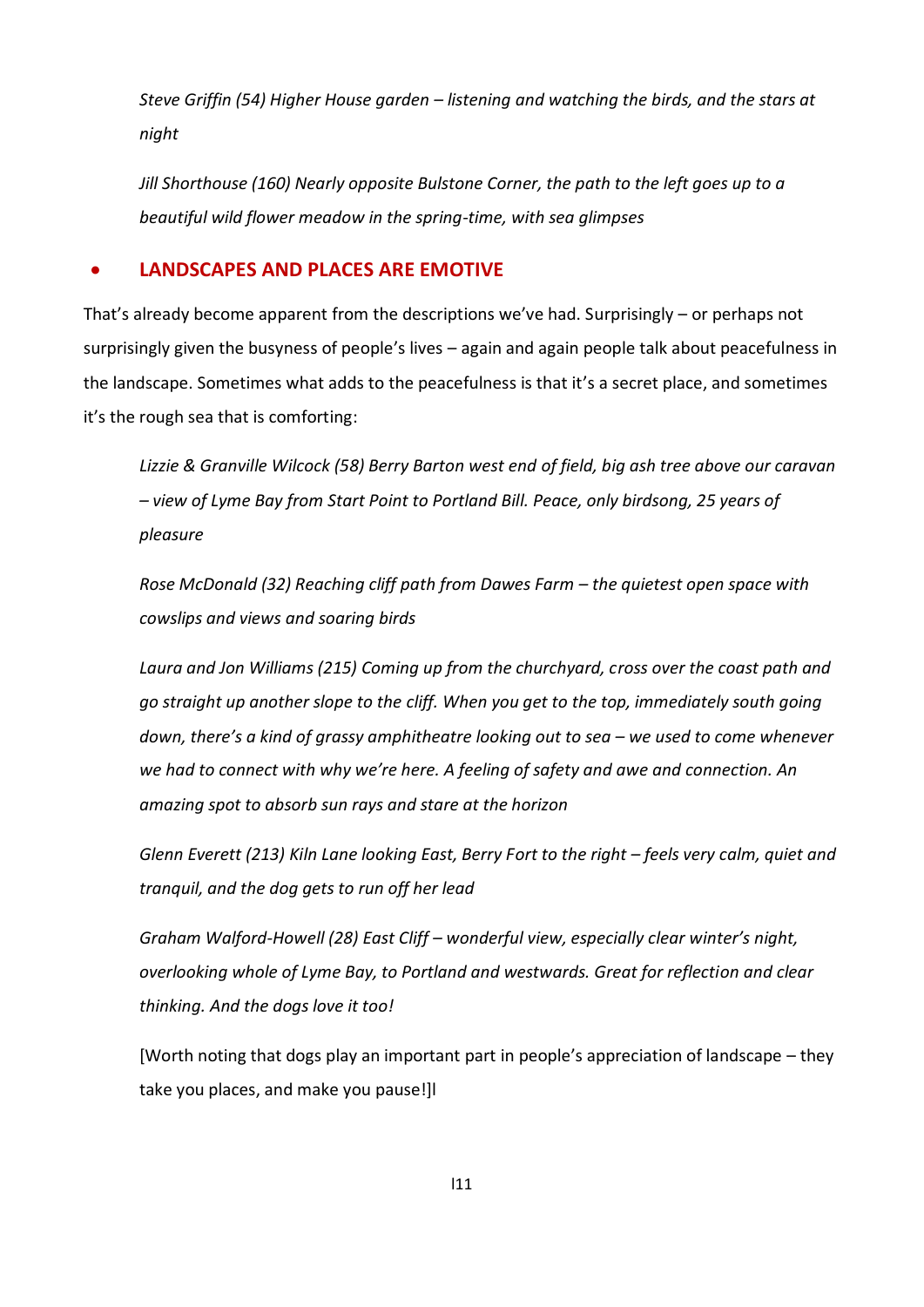*Nigel Sharman (182) Hazelwood, at the top of Stockhams Hill – in the later afternoon in the sunshine, the air looks thick and the village peaceful*

*Brian Sharman (183) Daphne's patch – total tranquillity*

*Eileen Ardern (80) Pop's Seat –beautiful view and very peaceful*

*Helen Poyner (170) Far east end of Branscombe Beach where you have to start climbing over the rocks to get round – sitting high in the rock-fall looking out over the sea, it's wonderfully peaceful and away from everything and everyone. Created a performance installation here in 20\*\*...*

*Don Hunt (174) Berry Barton cliff – I've been living there ten years. View and solitude.*

*Gary Hall* (164) Sitting on the Napoli anchor looking out to sea – especially when the sea is *rough*

*Polly Farquharson (91) West cliff, the coastal path just near the cliff top – I love stopping in this place and looking down at the beach below, listening to the sound of the waves and shingle*

*Chris and Lorna Page (93) In front of the beach huts – breakfast on an empty beach*

*Gary Rivers (105) Littlecombe – enjoying a quiet lunch on an empty beach*

*Caroline Powell (123) Footpath through the woods from Ball Hill to the Fountain Head – atmosphere – tranquil, natural*

*Emma Cox (99) Junction of Undercliff path with Coast path on East Cliff – looking west – Castle Rock plus coastline – tremendous feeling of space and peace*

It's noticeable that sometimes women feel the need to unwind:

*Amanda Bentley (191) Half way up East Hill going out from Great Seaside, where there's a little bench – I like to sit there and look at the view and clear my head. It's a peaceful place*

*Chetna Jones (189) Walking down to school from Street – clears the mind, all the stress. When the children were little – it's not about the view.*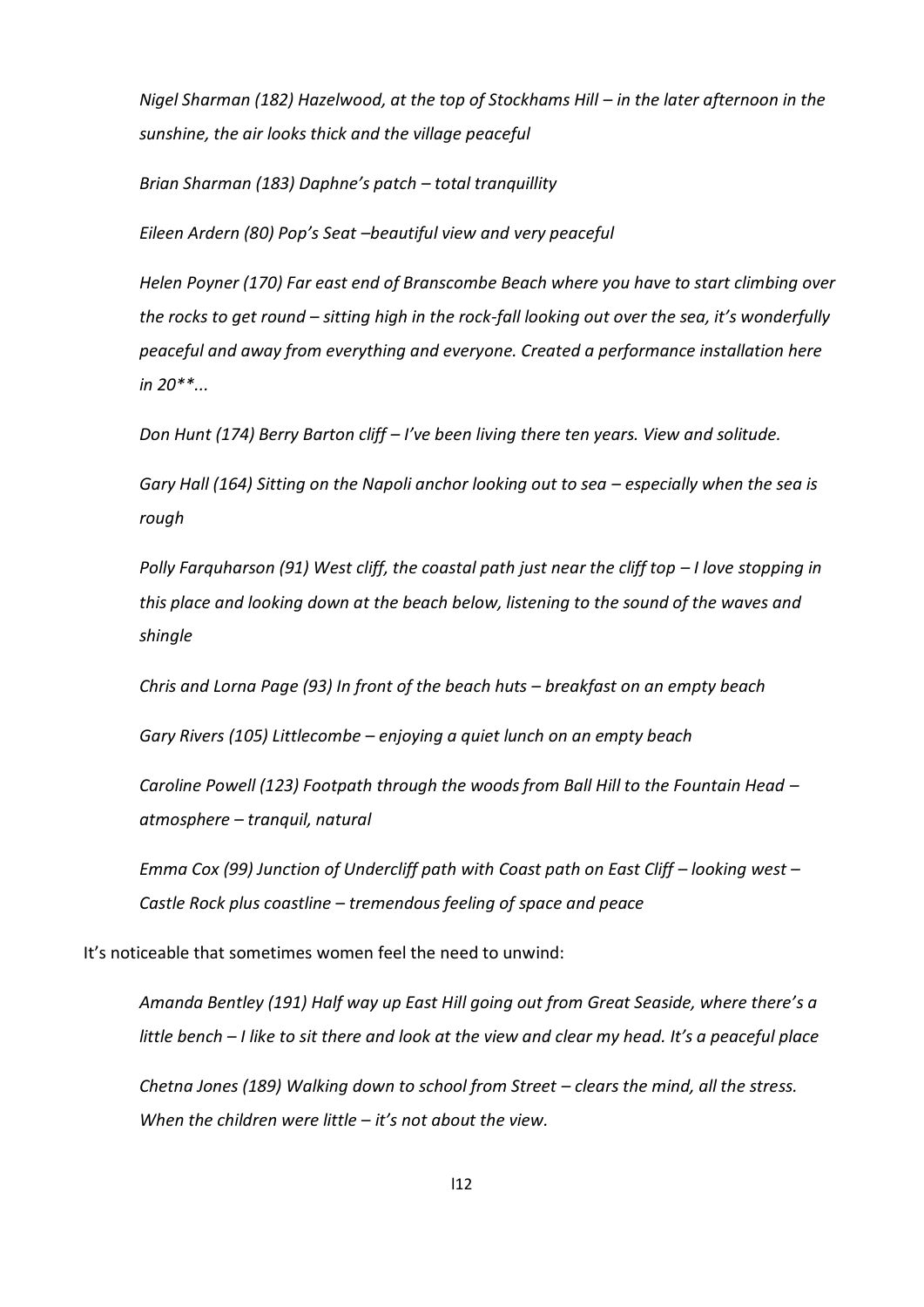*Amanda Love (202) The beach to the west beyond the beach chalets – just sitting, standing, walking there, looking out to sea, particularly when it's at its wildest*

Sometimes the church seems to be important in a 'peaceful' landscape

*Jill Johnson (77) view of church and the valley to the sea – beautiful and peaceful spot* 

*Kathy Chadwick (81) Looking across to the church and hillside – I love the ancient peaceful feeling and long standing beauty*

*Richard Chadwick (82) from our cottage looking at the church – spirituality and tranquillity*

*Pat Crowe (146) The churchyard – the atmosphere very peaceful as I walk down the path to do the flowers*

# **LANDSCAPES AND PLACES OF MEMORY**

**Very often people wind stories into the landscape – mainly stories from their past, about their memories**. Often they're attached to significant places rather than landscapes, or places within a larger landscape

**Sometimes the memory attaches to home:**

*Bill Carpenter (5) Fern cottage, Street. Here, where we lived*

*Tony Lambert (70) Brookside – home, sweet home!*

*Linda Hughes (75) Great Seaside Cottage – the only place I've lived in 42 years of married life*

*Sheleen Nicklin (102) 'Bridge View' - it's my home. My son was born there, lovely view. I love it*

On Littlecombe Shoot people wove memories around their huts:

*Fran Ellis (18) I've been coming here since I was a young child. I now bring my own children. My Dad loved it here and our hut is dedicated to him – he died in 2002. I will always love it here*

*Flo Pearson (84) Our hut at Littlecombe Shoot – it's our hut – it's been part of my life always and is my favourite place in the world. My father's ashes are there and years of plants we've tried to protect from the brambles!*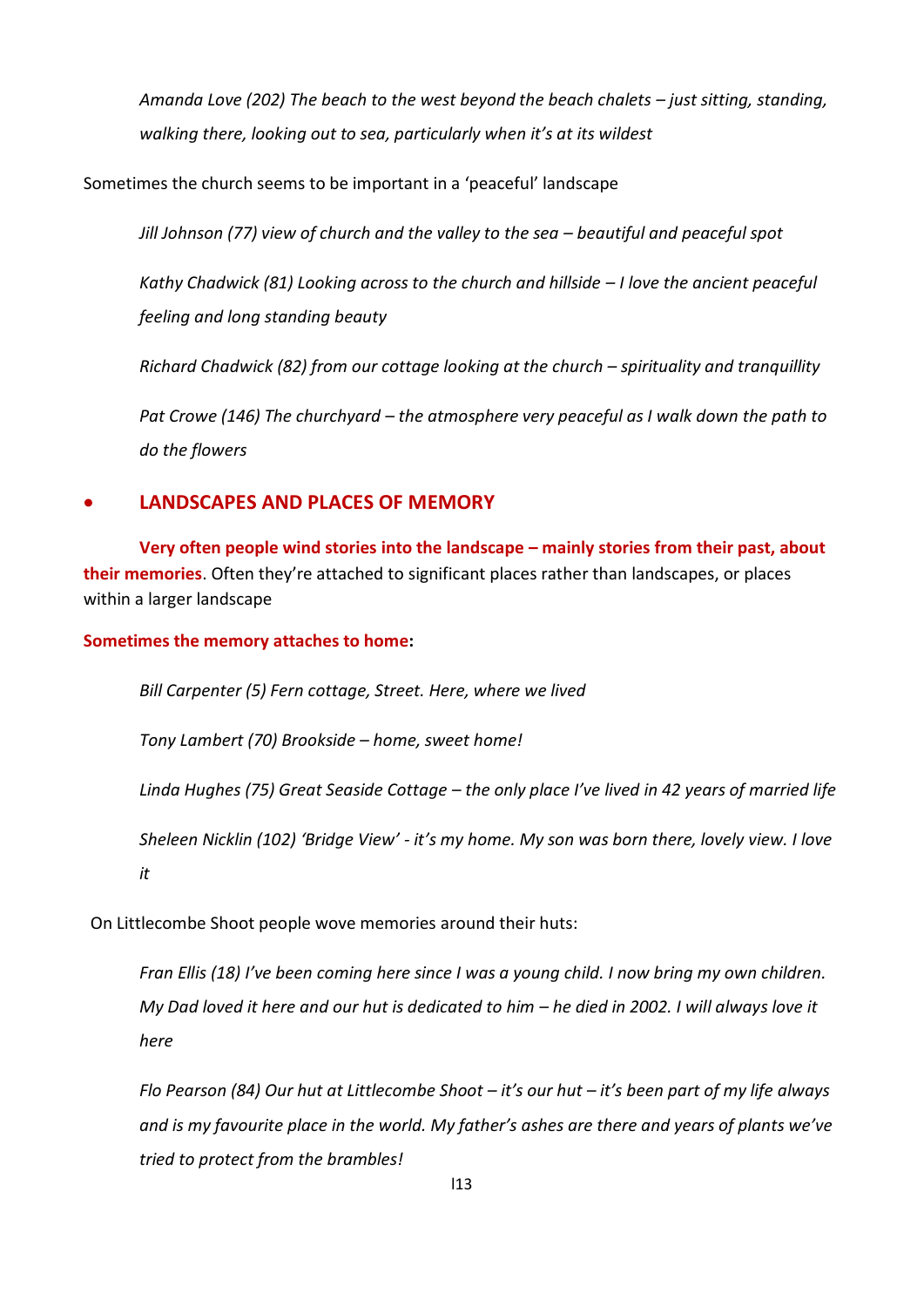For people who'd lived in the village or in the neighbourhood all their lives places often evoked **childhood memories**:

*Betty Rowson (3): Goosemoor. Where I lived as a child. I was happy there.*

*Mike Sweetland (186) Church copse – used to play there when I was a child – swings in the trees – went before we went to school. One boy came down off the swing in the wild garlic – got sent home from school because of the smell!*

*Mike Fielden (207) Up at Weston – as a kid, going there. My father used to launch his glider up there – with an elastic band and a Jag! He was a world class pilot!*

*Geoff Squire (22) The school house garden – put there for many hours in my pram. First awareness of the 'great outdoors' in Branscombe*

*Geoff Squire (23) The school allotment. Many hours there with my father – especially taking buckets of water from the stream to water the tomatoes grown behind the shed*

*Rosemary Pavey (42) Opposite Edge cottage – family memories of the house, and standing on the tump on the top of the field opposite looking down the valley*

*Mervyn Tims (85) Under Hooken cliffs and cave – mainly for fond boyhood memories as favourite playground.* 

*Andrew Sweetland (216) Cliffs between Branscombe and Beer – messing around – messing around as kids. The cave – I don't know if you still get up there*

*Simon Bird (69) Big flat rock on east beach towards Beer Head – that's where we had the boat, illicit parties, bonfires, cooking fish, swimming, stealing fresh salmon from the nets*

*Dougal Bird (134) West side of the beach at Branscombe Mouth, beyond the chalets – that's where I used to sleep out in my sleeping bag!*

*Emma Brock (88) Top of Ball Hill – childhood walks from the hut at Littlecombe to Fountain Head. The smell of garlic coming through the wood, and looking down and seeing the village*

*Chris Bass (120) Branscombe Beach – many happy days on the beach working John's selfdrives and heading out to sea*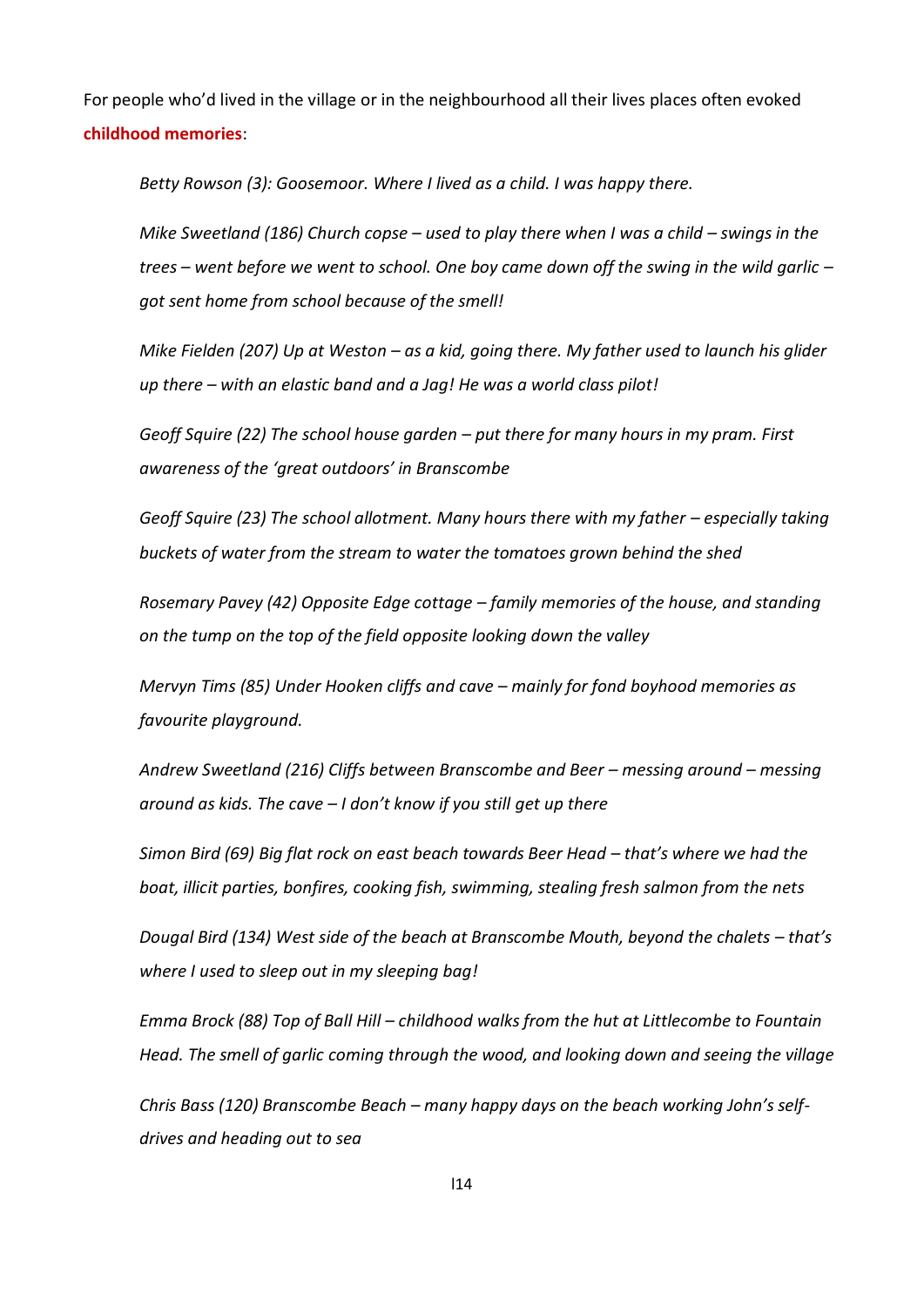**Those who've come to the village and brought up children there also wrap their stories around particular places:** 

*Angela Lambert (61) Behind Lancaster Cottage, turn left up to edge of wood – old clay working exposed in massive roots of oak, children played, climbed and dug clay for modelling*

*Angela Lambert (62) Littlecombe – lovely long walk ... picnic/fire-sleeping bags – sleep under stars and swim in morning and home for breakfast*

*Joan Doern (86) 'Witches Wood' (Hole Pits) My children learnt to ride there in '76/'77 and we dug the Victorian tip with the Glaisters and loved the stories of the '50's witches coven meeting there*

*Angela Patterson (169) The bumps above Culverwell – wonderful view, great place for children to play*

*Sarah Miller (64) out in John's boat, looking back at Branscombe Mouth – memories of happy times with the family going out mackerel fishing*

*Rowland Molony (119) The start of the footpath back up through the landslip towards Beer – this is where the goblins chuckled for Emma, aged 6 or 7 in the 1980s*

Very few people in Branscombe associate landscapes with work. Perhaps because, on the whole, people either work outside the village, or are retired, or associate favourite places with leisure. Here's a rare working memory:

*Graham Williams (190) Working in the garden at Eastcotte – great views*

#### **Sometimes the memories come from particular moments or occasions in a person's life**:

Andrea Bass (118) Berry Cliff, east of Berry Camp, on the cliff edge - this is where Chris *proposed to me! Looking west you can see the peregrine falcon from here* 

Jackie Yeabsley (148) Our hut at Littlecombe Shoot. Doug built it in 1952. When we first met *Dug took me down to the hut, my first view of Branscombe, and after that, the summer holidays we spent there before we bought Melbourne House*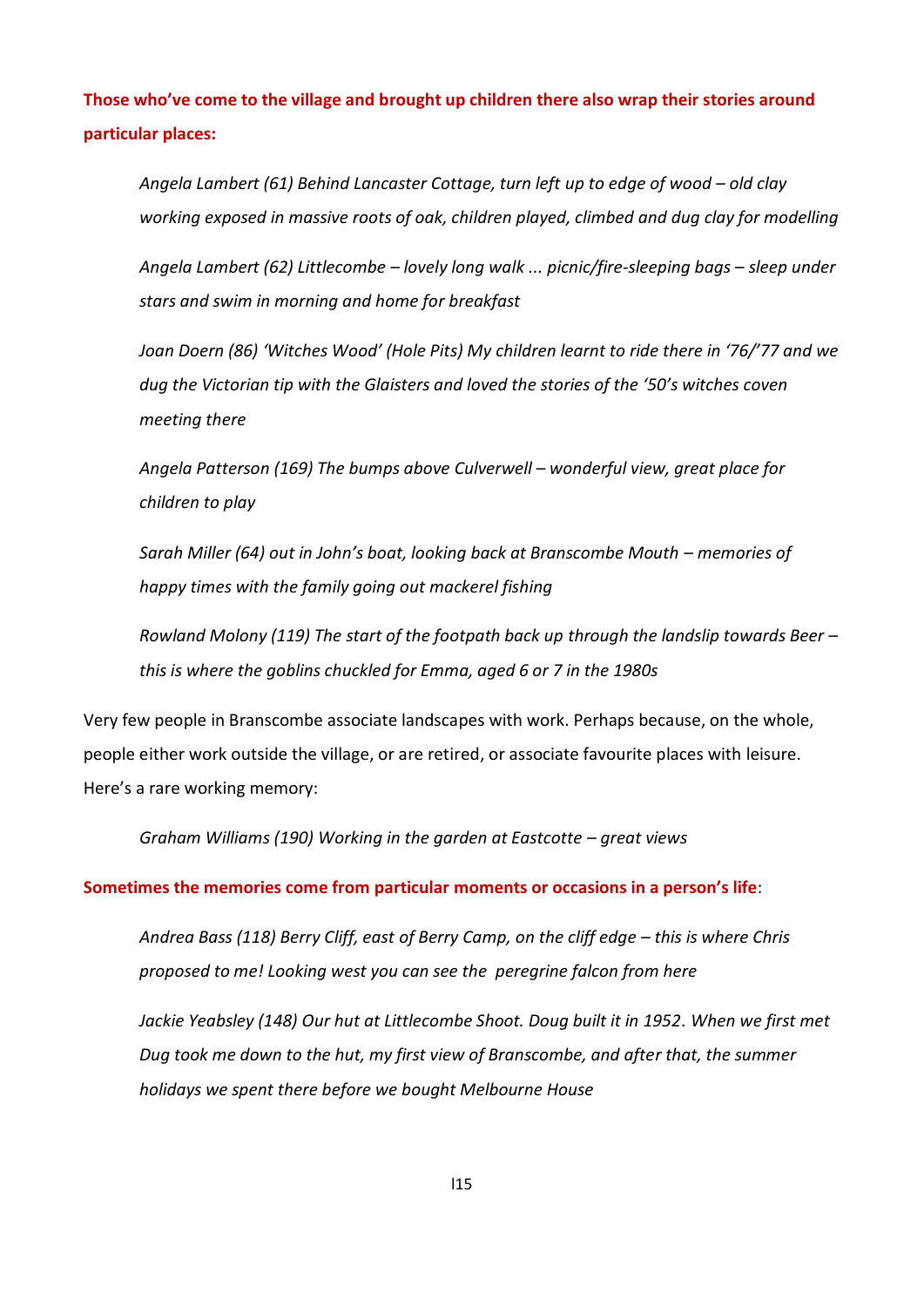*Abi Fuell (177) The church – because of my girls' christening. I got married there, and Chris cuts the grass*

*Kate Norbury (37) Bench on coast walk overlooking Hooken Cliff - bench put there for our 25th wedding anniversary by our friends*

*Bill Carpenter (6) East chalet, Branscombe Mouth. When I retired I took Eileen on a holiday away from Street, we took a chalet on the beach – and so my favourite view is of the Pinnacles and round the coast.*

*Phyllis Denning (9) Manor Mill. My brother lived there and we had one or two nice barbecues at the back of the water wheel*

*Kingsley Squire (12) Village Hall – centre of activity – attended barn dances there. Hub of the village fete, sports held in the field across the roadiv*

#### **Often the memories circle around death:**

*Doreen Franks (130) Rams Horn Rock, corner of Weston path and coastal path – emotional! Childhood with my dad, right from five years old, summer evenings, walk out there lay down and crawl forward to the edge of cliff, watch the wild life. Taking Roge there when we first went out. And when Doug died, sitting on the stile and crying. Somewhere to go with someone close or to be on my own.*

*Tony Sellick (145) From the tump at the end of row B in the East Cliff caravan park – because my father's ashes are up here.*

*Sid Sweetland (4) Littlecombe New Plat. All my memories are there, and my father-in-law died out there*

*Sarah Ince (8) Off Castle Rock, [ashes taken out to sea] Where we said goodbye to Dad – after so many family days and happy memories growing up here*

*Chris Woodruff (35) Kimmo's seat near leat at Manor Mill – a lasting memory for our dear friend*

*Emma Cox (98) just as you leave Pitt farm, view towards sea and valley – a favourite view for my Mum*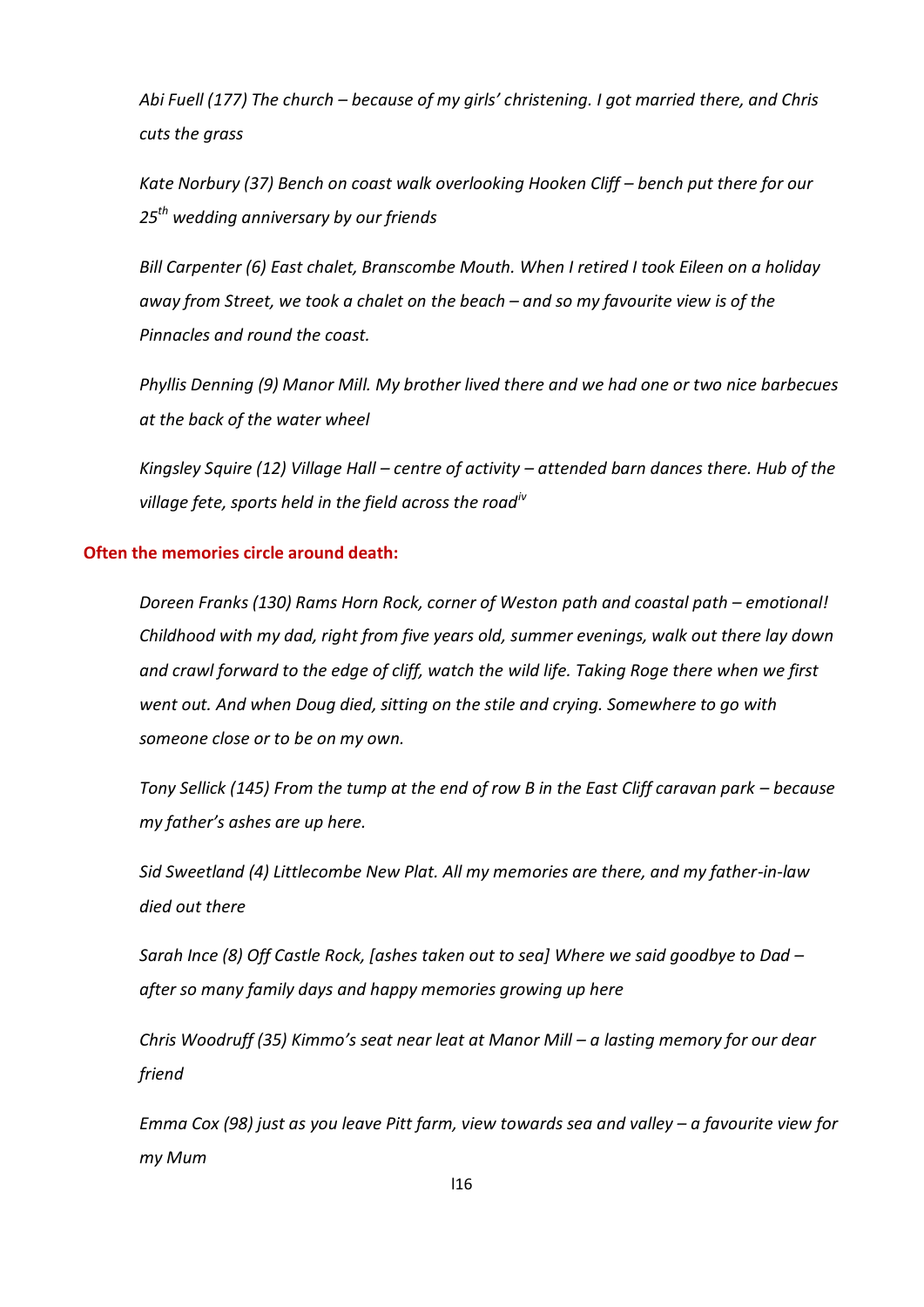*Tony Johnson (159) Just before the east entrance to Littlecombe Plats – Ash Cliff! Where Pete Herniman's ashes are scattered, where we're going to be scattered. Grassy bank with wonderful orchids.*

*Ros Sutherland (179) View from Percy's veg garden, Eastcotte – view over the village, not a veg garden any more, it reminds me of my dad*

## **SOMETIMES MEMORY TOUCHES HISTORY**

Remember Pete Wilson at the beginning of this account?

*Pete Wilson (221) The undercliff – the feeling of an area that's been used and gone back to nature*

*Jill & Jim Cobley (195) Weston Mouth – because Orlando Hutchinson discovered it!*

*Mike Green (122) Looking from the footpath to Beer down on the Masons etc - if you do it when it's dimpsy it conjures up smugglers secretly leaving or approaching the Masons*

*Ann Richardson (59) My great-grandfather Cliffy Gosling farmed on the cliff, there is still a track where he turned the donkeys. The view in both directions can't be beaten*

*Jennie Salter (73) Woodhead – my grandfather – James Salter, Uncle George, my Aunt Mary, and my father Martin. They lived and farmed here during WW11*

*Sue Dymond (144) The cliff top above Littlecombe Shoot – as a local historian I am drawn to landscapes which I know some of the history of, working landscapes if you like. At Berry I can picture the cliff farmers working their plats below me from the eighteenth to mid twentieth centuries. I can imagine the coal boats coming into the bay to land their cargoes, which will be used to fuel the limekilns dotted along the cliffs hereabouts. Smugglers will have walked here, Excise men too. In WW2 the Home guard paraded along the cliff tops nightly, and a searchlight battery was based just here as well. This spot for me is peopled with ghosts of the past, which makes it all the more interesting. The view is amazing too!*

### **MOVEMENT IN THE LANDSCAPE**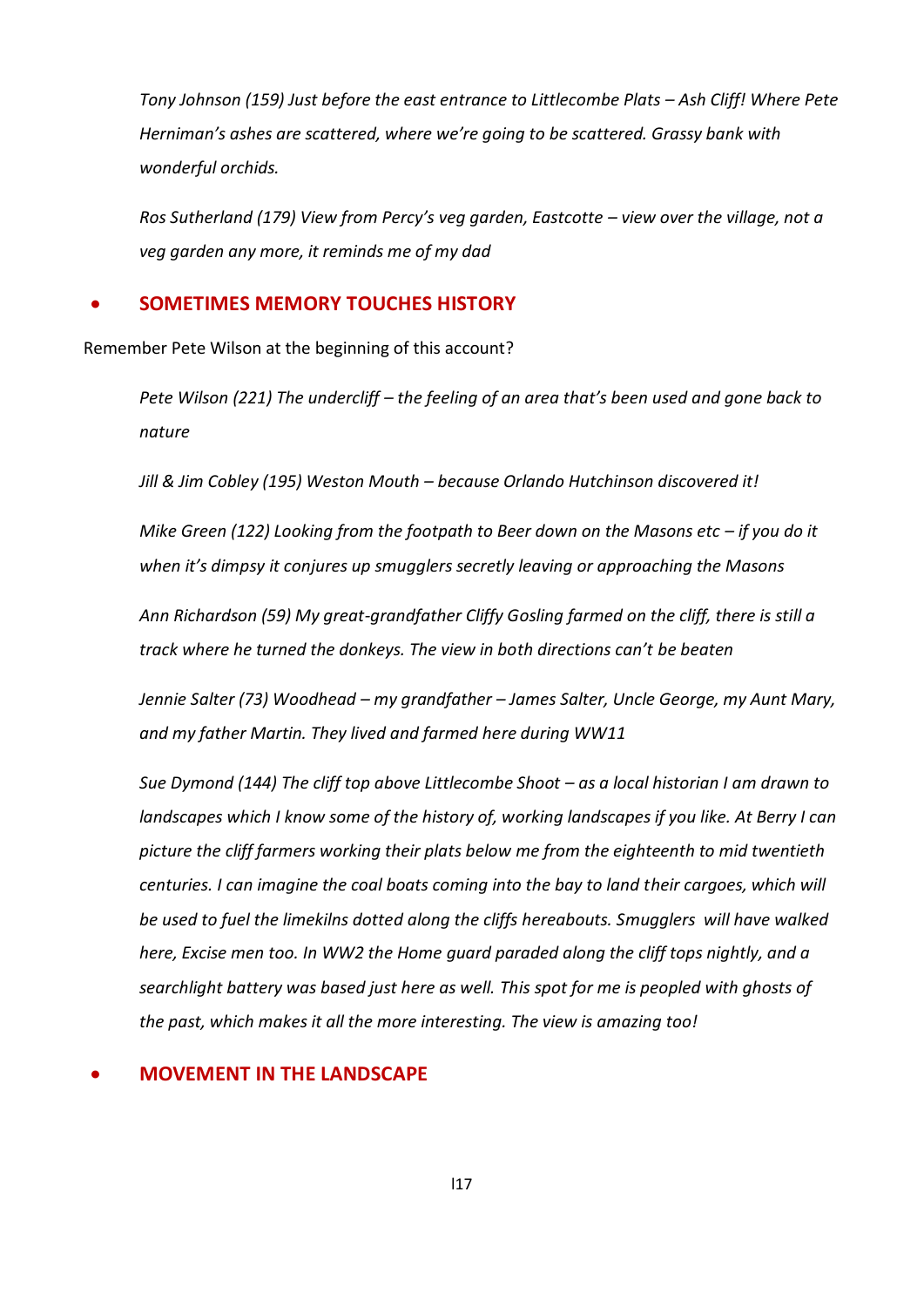People often think of landscape as a place you stop and look AT. But often the pleasure, and the 'scape', is *part* of walking, and seeing a sequence of places. Or maybe walking and then stopping. Maybe your dog is part of the story.

*Dave Seward (36) Car park at Weston – many good walks originate at the Weston car park – along the cliff, along the beach*

*Dinah Denning (38) Pooh Stick bridge – walking through the meadows to Pooh Stick bridge and overlooking the stream that winds its way to the sea*

*Auriel Sharman (193) Branscombe Meadow from Manor Mill, through the stile, over the stream and through the woods – very changeable, so more interesting. Anticipation of seeing what sort of sea it's going to be*

*Rebecca Russell (208) Walking from the forge to the beach by Manor Mill – compared to going by road, it's so short and so pretty and by and large the sea comes as a surprise. and usually it's so peaceful.*

*Andrew Gibbins (175) Off the footpath goes from the Fountain Head to Branscombe Old Pits – view of the valley, then climb a bit and view of the sea with the trees and the valley in front of it*

*Liz Molony (90) My first English walks – October, icy sleet, but a little taste of 'wilderness' through brambles looking down onto Branscombe*

*Liz Lawrence (125) Standing on the upper slope of Pitt hill looking over to the west end of the church after a long walk*

*Nigel Freathy (111) The beach at the Sea Shanty – end of a favourite walk*

*Viv Lamb (198) East Cliff – the achievement of climbing such a high hill (for me!!), the reward being a wonderful view of the Red Cliffs*

#### **Sometimes the sea is the story, and swimming:**

*Tony Lambert (71) The big rocks on the beach at Hooken – wonderful spot for swimming about the rocks at high tide. Beautiful clear water.*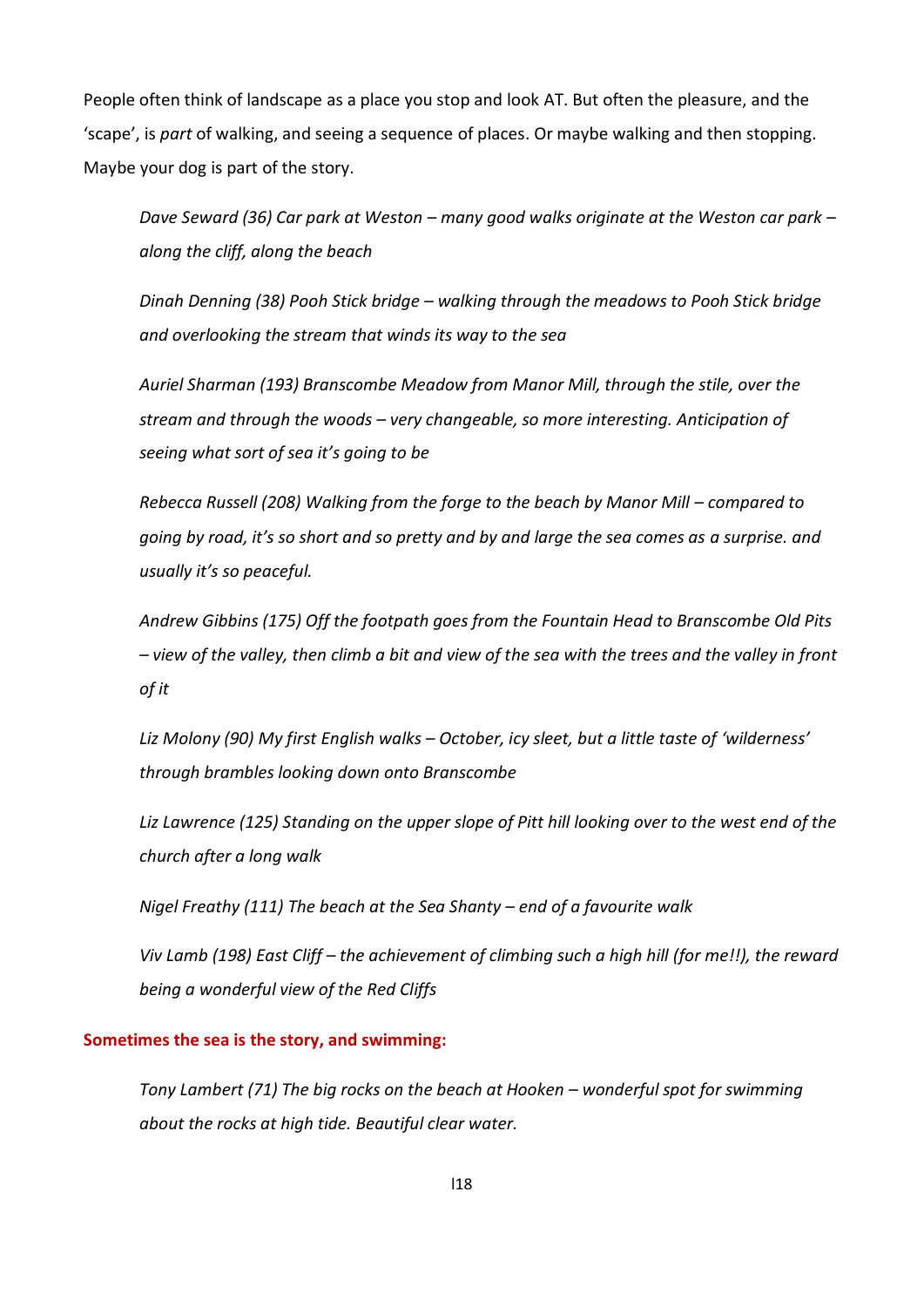*David Shrigley (150) Sea at Branscombe Mouth – I like swimming in the sea*

*Diane Bird (83) coming down the small, now washed out, path to the sea from East Hill caravan site – the crunch of the first footstep onto the beach – good swimming to the east.*

*Annie Pfingst (171) Far end east beach – cliffs and caves – exciting tidal place – can only access it at low tide – magical!*

## **POSTSCRIPT**

Maybe it was a mistake to ask people whilst they were drinking their beer up at the Fountain Head. Suddenly the landscape became very particular!

*David Lawrence (124) Fountain Head – the best pub in the world*

*Jan Bagge (129) View of the Fountain Head from the top of the footpath near the Old Pits – because the next pint of Branoc will be very close!*

*Rachel Taylor (96) Street – great pub and wild daffs in the spring. Remember coming for walks here as a child*

*John Woodley (139) Fountain Head – good beer, good food, not too far to stagger home!*

*Teresa Hoare (140) Fountain Head – what better place to be – I work here, we run it, it's a unique place to be*

*Roger Winchester (141) Fountain Head – without a question the best crab sandwich on the finest granary bread washed down with a magnificent pint of Branoc*

*Pat & Mike Sweet (97) Berry Barton Caravan Site – 54 years happy caravanning and the Fountain Head*

*Sylvan Robinson (217) Road from Berry Barton to the Fountain Head– looking across the group of houses and the track up the hillside beyond – nice place when stopping the car and thinking of the drink you are going to have. Catches a classical old village scene*

Much the same thing happened talking with Ian Barlow at the Masons Arms:

*Ian Barlow (199) Sign at the Masons Arms – 'Now Ye Toil Not'*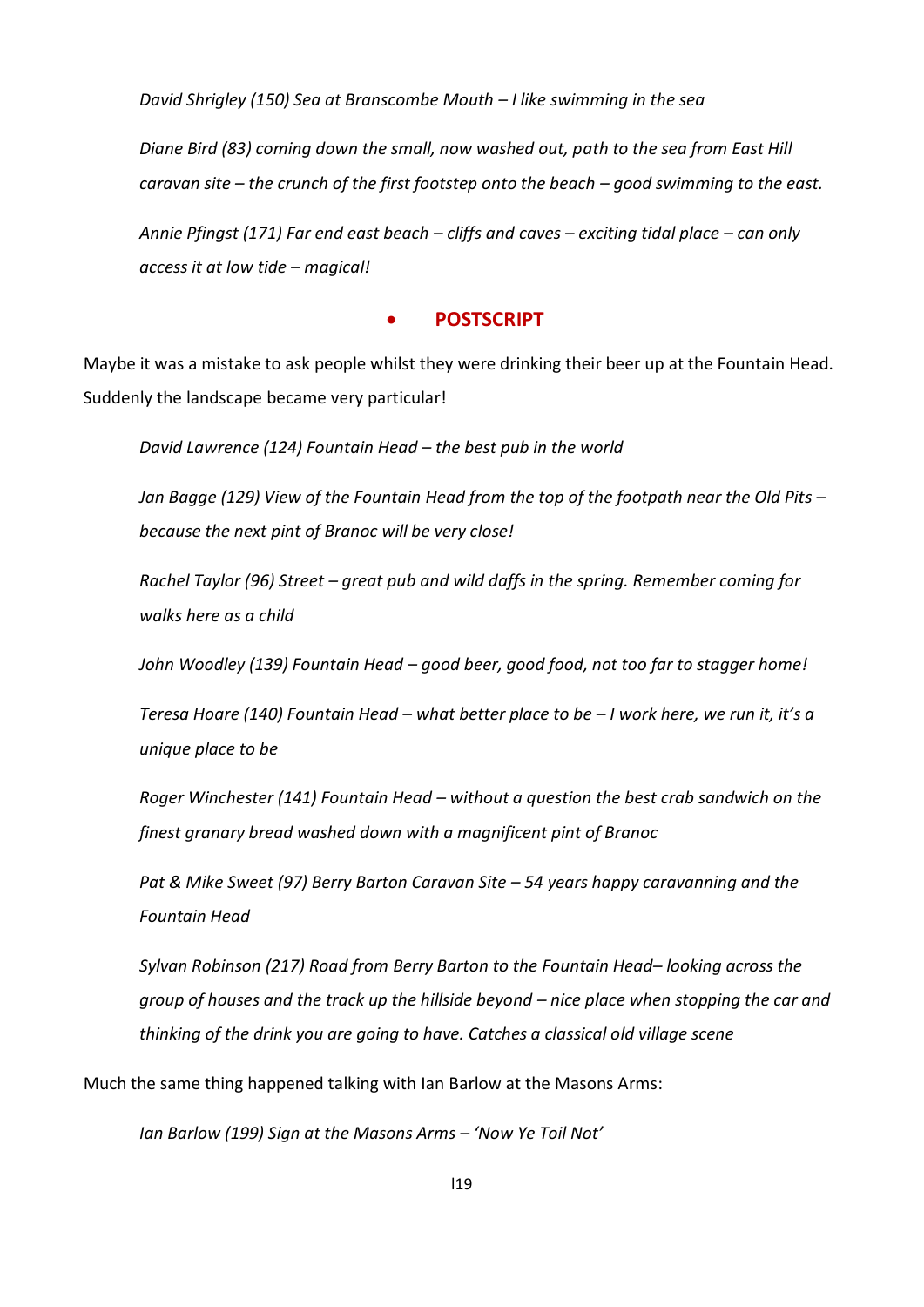We'll end with Norah Jaggers (196) *Branoc Hall – the talks and exhibitions are so fascinating!* 

 $\overline{\phantom{a}}$ 

Quite literally, without you, it would never have happened ...

First, to all the people who put their dots on the map and talked about their favourite landscapes and places.

Second, to all the people who took photographs, most

particularly to those who took several photos: Chris Bass,

i However, 14 people got to have two bites of the cherry – thus the *real* number of villagers placing a dot is 172.

<sup>&</sup>lt;sup>ii</sup> There are about 318 houses in Branscombe, of which 260 are first homes. The dots have been placed mainly by full time residents, but also by second-homers. Taking into account people who had two bites of the cherry and households where more than one person put a dot, about 207 households (first and second homers) are represented. iii The numbers in brackets refer to the pin numbers on the Google man.

A HUGE THANKS